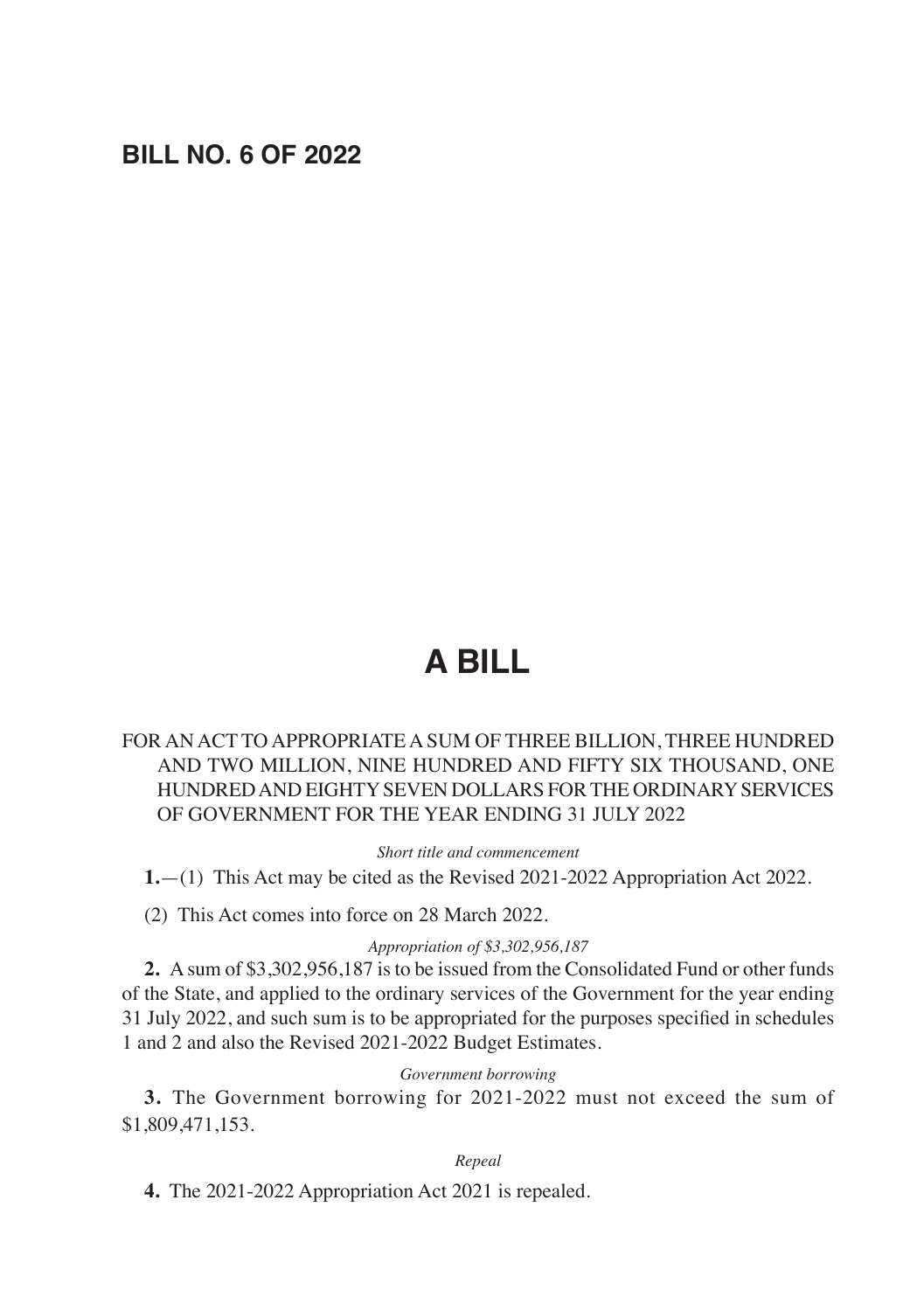# SCHEDULE 1 *(Section 2)* \_\_\_\_\_

| FROM THE OPERATING FUND ACCOUNT |                                                                              |               |  |  |
|---------------------------------|------------------------------------------------------------------------------|---------------|--|--|
| Head No.                        | <b>Ministry/Department</b>                                                   | <b>Amount</b> |  |  |
|                                 |                                                                              | \$            |  |  |
| 1                               | Office of the President                                                      | 2,142,922     |  |  |
| $\overline{2}$                  | Office of the Prime Minister                                                 | 14,741,477    |  |  |
| 3                               | Office of the Attorney-General                                               | 10,012,021    |  |  |
| $\overline{4}$                  | Ministry of Economy                                                          | 54,683,445    |  |  |
| 5                               | Ministry of iTaukei Affairs                                                  | 14,315,763    |  |  |
| 6                               | Ministry of Defence, National Security and Policing                          | 14,470,939    |  |  |
| 7                               | Ministry of Employment, Productivity and Industrial<br>Relations             | 9,702,832     |  |  |
| 8                               | Ministry of Foreign Affairs                                                  | 28, 257, 517  |  |  |
| 9                               | <b>Independent Bodies</b>                                                    | 93,758,074    |  |  |
| 13                              | <b>Independent Commissions</b>                                               | 29,935,961    |  |  |
| 14                              | Fiji Corrections Service                                                     | 37,249,460    |  |  |
| 15                              | Ministry of Justice                                                          | 5,185,627     |  |  |
| 16                              | Ministry of Communications                                                   | 58,150,492    |  |  |
| 17                              | Ministry of Civil Service                                                    | 2,381,918     |  |  |
| 18                              | Ministry of Rural and Maritime Development and<br><b>Disaster Management</b> | 14,753,825    |  |  |
| 19                              | Republic of Fiji Military Forces                                             | 86,009,081    |  |  |
| 20                              | Fiji Police Force                                                            | 185,809,339   |  |  |
| 21                              | Ministry of Education, Heritage and Arts                                     | 447,094,402   |  |  |
| 22                              | Ministry of Health and Medical Services                                      | 406, 655, 753 |  |  |
| 23                              | Ministry of Housing and Community Development                                | 20,086,851    |  |  |
| 24                              | Ministry of Women, Children and Poverty<br>Alleviation                       | 138,462,513   |  |  |
| 25                              | Ministry of Youth and Sports                                                 | 9,678,363     |  |  |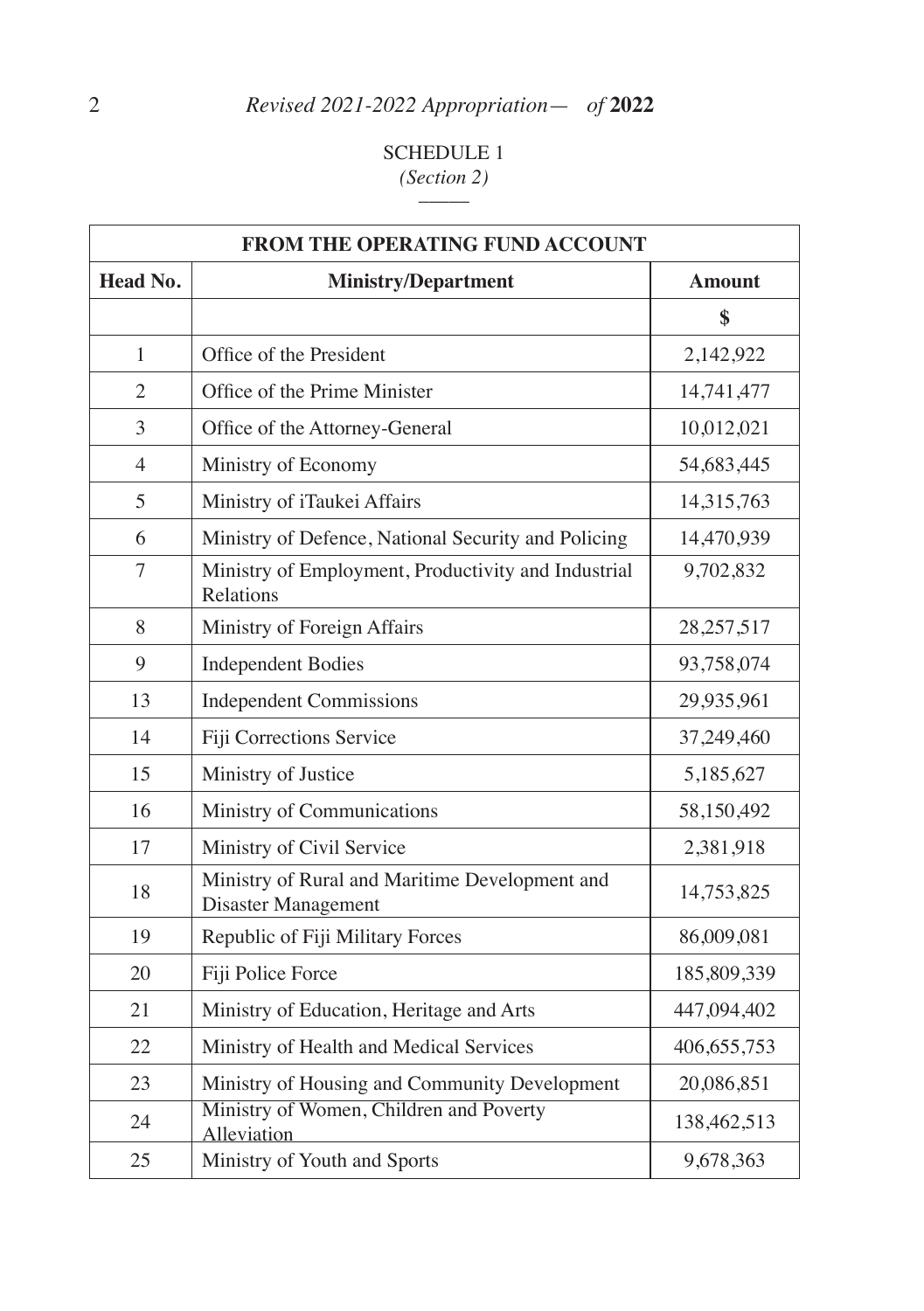| <b>FROM THE OPERATING FUND ACCOUNT</b> |                                                           |               |  |  |
|----------------------------------------|-----------------------------------------------------------|---------------|--|--|
| Head No.                               | <b>Ministry/Department</b>                                | <b>Amount</b> |  |  |
|                                        |                                                           | \$            |  |  |
| 26                                     | <b>Higher Education Institutions</b>                      | 47,933,841    |  |  |
| 30                                     | Ministry of Agriculture                                   | 61,047,331    |  |  |
| 31                                     | Ministry of Fisheries                                     | 13,532,410    |  |  |
| 32                                     | Ministry of Forestry                                      | 13,825,809    |  |  |
| 33                                     | Ministry of Lands and Mineral Resources                   | 25,320,382    |  |  |
| 34                                     | Ministry of Commerce, Trade, Tourism and Transport        | 86,695,009    |  |  |
| 35                                     | Ministry of Sugar Industry                                | 83,318,458    |  |  |
| 37                                     | Ministry of Local Government                              | 10,534,311    |  |  |
| 40                                     | Ministry of Infrastructure and Meteorological<br>Services | 23,511,903    |  |  |
| 41                                     | Water Authority of Fiji                                   | 195, 197, 332 |  |  |
| 42                                     | Ministry of Waterways and Environment                     | 13, 145, 773  |  |  |
| 43                                     | Fiji Roads Authority                                      | 338,181,059   |  |  |
| 49                                     | Peacekeeping Missions                                     | 45,295,693    |  |  |
| 50                                     | Miscellaneous Services                                    | 552,439,516   |  |  |
|                                        | <b>TOTAL</b>                                              | 3,193,517,400 |  |  |

\*Figures in Schedule 1 are rounded off to the nearest dollar.

#### SCHEDULE 2 *(Section 2) \_\_\_\_\_*

|               | <b>FROM THE LENDING FUND ACCOUNT</b> | <b>Amount</b> |
|---------------|--------------------------------------|---------------|
|               |                                      |               |
|               | <b>Recurrent Loans</b>               |               |
|               | FRCS PSC Scholarship Recovery        |               |
| 2             | <b>Housing Authority</b>             |               |
| $\mathcal{R}$ | <b>Public Rental Board</b>           |               |
|               | South Pacific Fertilizer Limited     |               |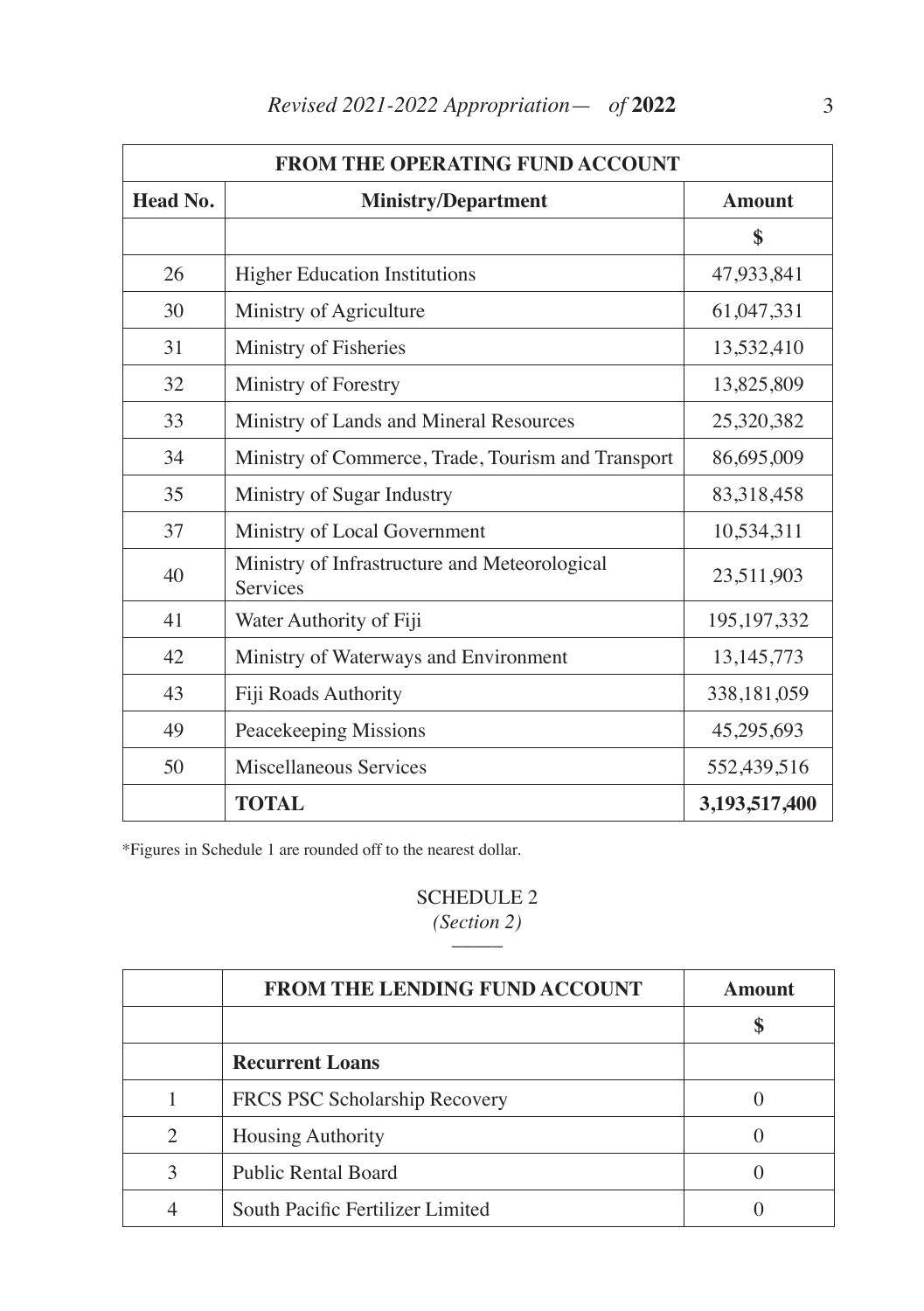| 5 | iTaukei Affairs Board                 | 340,000     |
|---|---------------------------------------|-------------|
|   | <b>Total Recurrent Loan</b>           | 340,000     |
|   |                                       |             |
|   | <b>Non-Recurrent Loan</b>             |             |
|   | <b>Tertiary Education Loan Scheme</b> | 109,098,787 |
|   | <b>Total Non-Recurrent Loan</b>       | 109,098,787 |
|   |                                       |             |
|   | <b>TOTAL</b>                          | 109,438,787 |

\*Figures in Schedule 2 are rounded off to the nearest dollar.